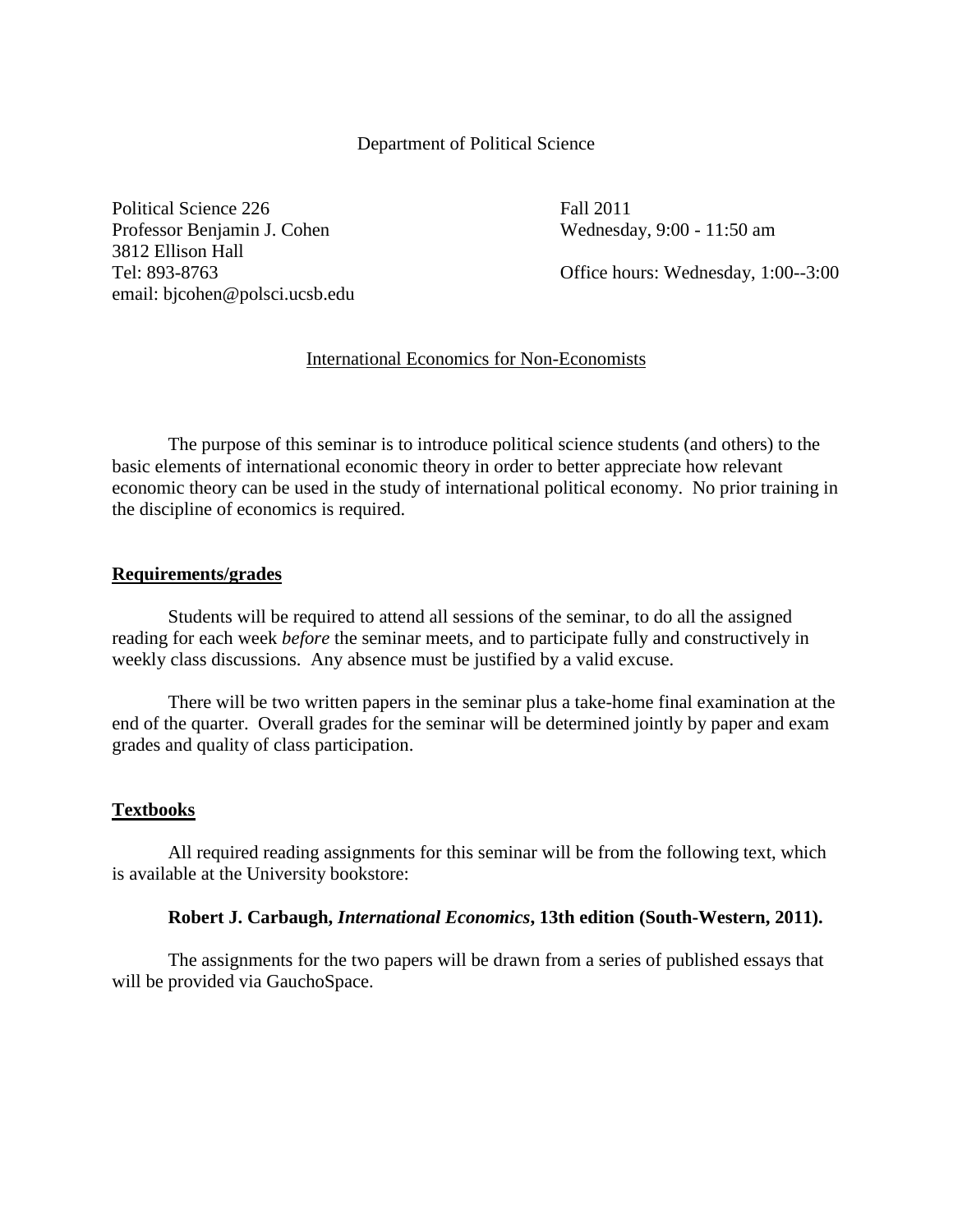# **Papers**

Two papers must be written for this seminar. The first will be due **November 2**; the second will be due **November 30**. Late submissions will be penalized. Each paper must be a minimum of 5-7 pages in length. Greater length will be permitted but not encouraged.

Each paper will evaluate the use of economic theory in a recent contribution to the literature of international political economy. A menu of possible selections for each of the two papers is given below. All of the selections rely heavily on economic theory to explore a key political issue. For **each** paper you will choose **one** of these selections, as indicated below. Your task in each paper, broadly, will be to assess the quality and relevance of the author's choice and application of economic theory. More specifically, the following questions should be addressed:

1. What is the central issue or problem addressed in the contribution, and what are the author's analytical aims? [A brief summary of the author's assumptions, arguments, and conclusions would be advisable.]

2. Is the author's choice of economic theory suitable to the context? Is his/her understanding of the theory correct? Is the theory applied appropriately? Is any relevant economic theory neglected?

3. What is your evaluation of the author's insight? What do you feel you have learned from the contribution? What further research do you think might be suggested, and how might economic theory be incorporated into such work?

The **first paper**, reflecting assigned readings in the first half of the course, will deal with issues of international monetary and financial relations. Of the following selections, **choose one**:

- 1. David H. Bearce (2008), "Not Complements, But Substitutes: Fixed Exchange Rate Commitments, Central Bank Independence, and External Currency Stability," *International Studies Quarterly* 52:4 (December), 807-824.
- 2. Benjamin J. Cohen (2006), "The Macrofoundations of Monetary Power," in David M. Andrews, ed., *International Monetary Power*, ch. 2.
- 3. Alexandra Guisinger and David Andrew Singer (2010), "Exchange Rate Proclamations and Inflation-Fighting Credibility," *International Organization* 64:2 (Spring), 313-337.
- 4. Thomas B. Pepinski (2008), "Capital Mobility and Coalitional Politics: Authoritarian Regimes and Economic Adjustment in Southeast Asia," *World Politics* 60:3 (April), 438- 474.

The **second paper**, reflecting assigned readings in the second half of the course, will deal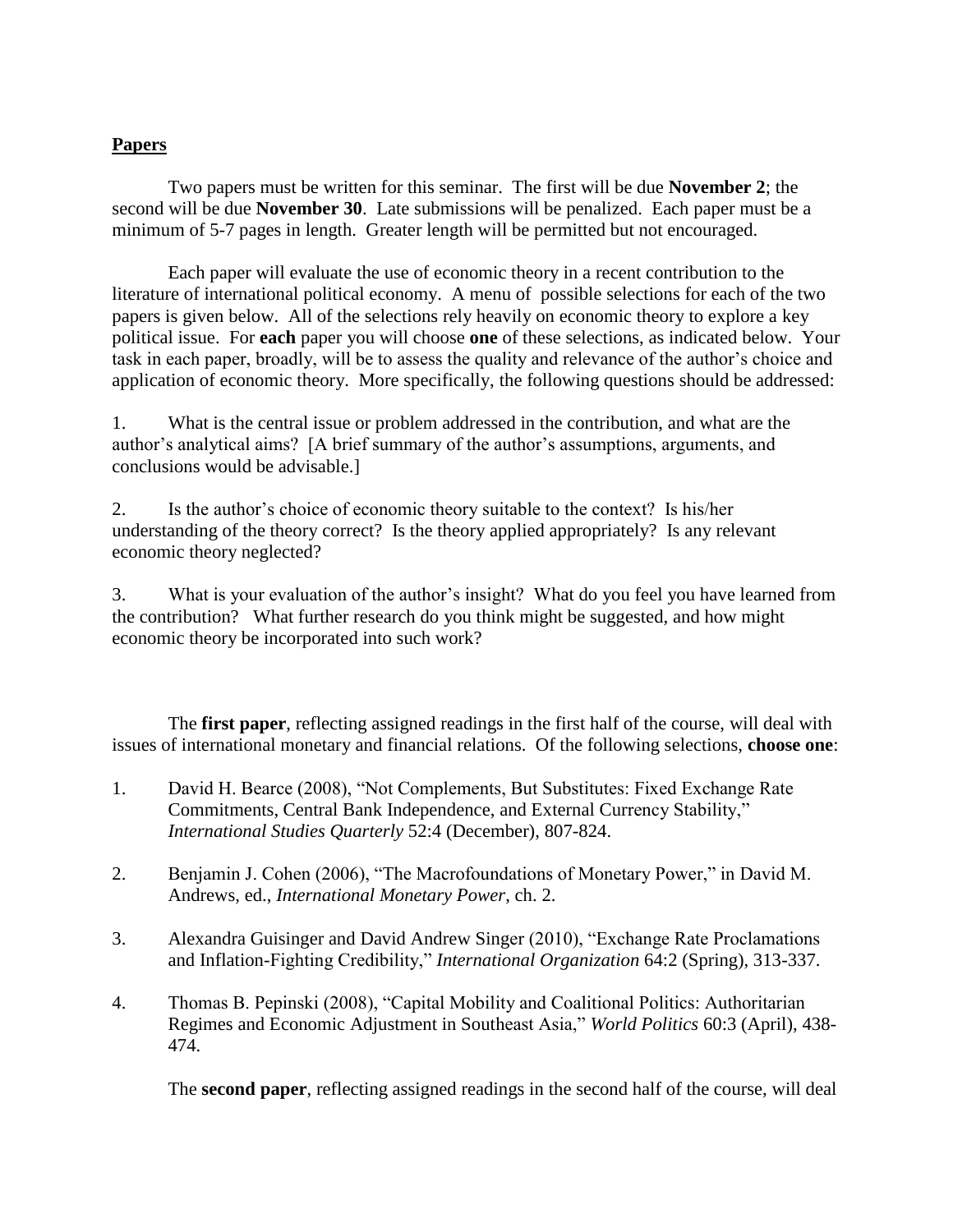with issues of international trade relations and policy. Again, of the following selections, **choose one**:

- 1. Joanne Gowa and Edward D. Mansfield (2004), "Alliances, Imperfect Markets, and Major-Power Trade," *International Organization* 58:4 (Fall), 775-805.
- 2. Gyung-Ho Jeong (2009), "Constituent Influence on International Trade Policy in the United States, 1987-2006," *International Studies Quarterly* 53:2 (June), 519540.
- 3. Daniel Y. Kono (2007), "When Do Trade Blocs Block Trade?," *International Studies Quarterly* 51:1 (March), 165-181.
- 4. Helen V. Milner with Keiko Kubota (2005), "Why the Move to Free Trade? Democracy and Trade Policy in the Developing Countries," *International Organization* 59:1 (Winter), 107-143.

## **Final exam**

The final exam will be composed of questions drawn from or similar to the study questions outlined at the end of each chapter in the text. Hence in doing your assigned reading for each week's seminar meeting, you would be well advised to look at these problems as well.